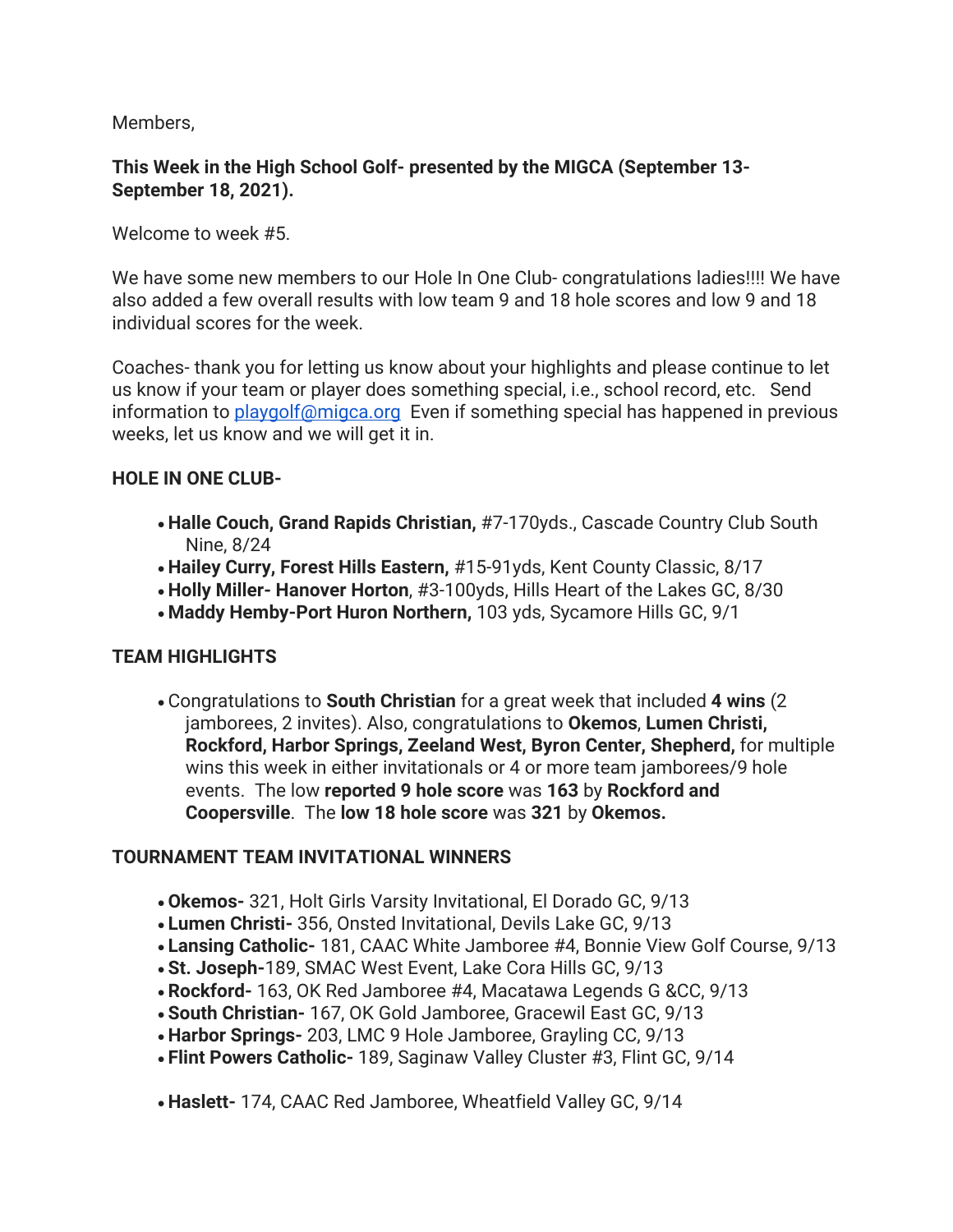- **East Grand Rapids-** 180, OK White Jamboree, Watermark CC, 9/14
- **Northpointe Christian-** 189, OK Silver Jamboree, Orchard Hills GC, 9/14
- **Zeeland West-** 192, OK Green Mona Shores Jamboree, Muskegon CC, 9/14
- **Freeland** 377, Nouvel TVC Jamboree, Crooked Creek GC, 9/15
- **Remus Chippewa Hills** 347, CSAA, Moss Ridge GC, 9/15
- **Traverse City Central** 348, The Nightmare Invite, Nightmare GC, 9/15
- **Woodhaven** 164, Downriver Jamboree #3, Southgate Municipal GC, 9/15
- **Grand Blanc** 191, Cluster C vs. Cluster B, Bay County GC, 9/15
- **Lansing Catholic** 169, CAAC White Jamboree #5, Groesbeck GC, 9/15
- **South Christian** 170, OK Gold FHE Jamboree, Ridge Course, 9/15
- **Lenawee Christian** 203, Hudson IGL Meet, Shaffers Evergreen GC, 9/15
- **Zeeland West** 167, OK Green Jamboree, Winding Creek GC, 9/15
- **Byron Center** 180, OK White Jamboree #4, Arrowhead GC, 9/15
- **Midland HH Dow** 187, Davison, Lapeer, Midland, Mt. Pleasant, Midland Dow HH, Currie Municipal GC, 9/15
- **Shepherd-** 192, MMGC League Event, Maple Creek GC, 9/15
- **Harbor Springs-** 217, Blazer LMC 9 Hole, Twin Birch GC, 9/15
- **Carlson-** 365, Southgate Invitational, Wesburn GC, 9/16
- **Rockford-** 338, OK Red Mid Season, Meadows GC, Grand Valley, 9/16
- **South Christian-** 347, Lady Wildcat Invitational, Old Channel Trail GC, 9/16
- **South Christian** 401, Lady Wildcat B Team Invitational, Old Channel Trail GC, 9/16
- **Kalamazoo Christian**-373, Kate Kwasny Memorial Tournament, Eastern Hills GC, 9/16
- **Lumen Christi** 174, I-8 Jamboree #3, Cascades GC, 9/16
- **Bath**-227, GLAC Jamboree, Timber Ridge GC, 9/16
- **Okemos** 174, CAAC Jamboree, Prairie Creek GC, 9/16
- **Coopersville** 163, OK Blue Conference, Pigeon Creek, 9/16
- **Shepherd-** 196**,** MMGC Jamboree, Firefly Golf Links, 9/16
- **Farmington-**329, Oakland County D2, The Links @ Crystal Lake, 9/17
- **South Lyon-** 340**,** Dick's Sporting Goods, Glenbrier GC, 9/17
- **Bay City Western-** 387, Bay County Golf Tournament, Green Hills GC, 9/17
- **Gull Lake-** 354, Lady Cardinal Invitational, Coldwater GC, 9/17
- **Spring Lake-** 174, OK Blue Conference, Oak Ridge GC, 9/17
- **Byron Center-** 345, Next Tee Invite, Bedford Valley GC, 9/17

# **INDIVIDUAL HIGHLIGHTS**

- **Elise Fennell, East Kentwood, 35** (1 Eagle, 1 Birdie), OK Red Jamboree #4, Macatawa Legends, 9/13
- **Hannah Robinson, Charlotte, 36,** (2 Birdies), CAAC Jamboree #5, Groesbeck GC, 9/15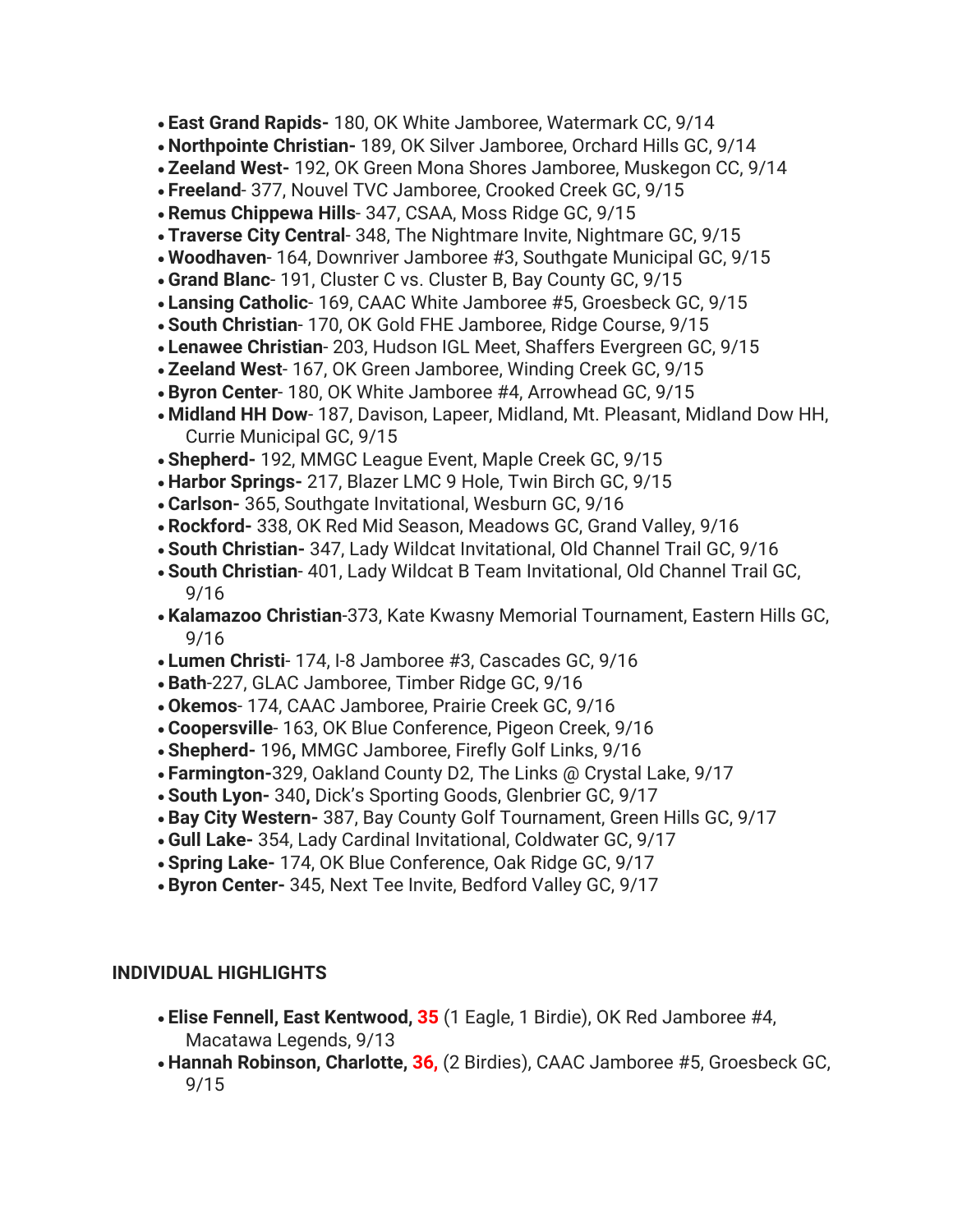- **Lauren Davis, Coopersville, 34,** (3 Birdies), OK Blue Conference, Pigeon Creek GC, 9/16
- **Jessica Jolly, Rockford, 69**,(1 Eagle, 4 Birdies), Greenville Invitational, Glenkerry GC, 9/17
- **Mia Melendez, Ann Arbor Greenhills, 35,** (1 Eagle, 1 Birdie), Greenhills vs. Gabriel Richard, Washtenaw GC, 9/17
- **Macie Elzinga, Byron Center, 70,** (4 Birdies), Next Tee Invite, Bedford Valley GC, 9/18

## **TOURNAMENT MEDALISTS (Invitationals or 9 hole jamborees)**

- **Alena Li Okemos,** 74, Holt Girls Invitational, El Dorado GC, 9/13
- **Taylor Musselman, Coldwater,** 79, Onsted Invitational, Devils Lake GC, 9/13
- **Amanda Melling, Lansing Catholic,** 41, CAAC White Jamboree #4, Bonnie View GC, 9/13
- **KT Leinwand, Portage Northern,** 38 SMAC West Event, Lake Cora Hills GC, 9/13
- **Elise Fennell, East Kentwood, 35**, OK Red Jamboree #4, Macatawa Legends, 9/13
- **Sophie Skoog, Forest Hills Eastern,** 39, OK Gold Jamboree, Gracewil GC East, 9/13
- **Taylore Wilson, Harbor Springs,** 45, LMC 9 Hole Jamboree, Grayling CC, 9/13
- **Kate Brody, Grand Blanc,** 37, Saginaw Valley Cluster #3, Flint GC, 9/14
- **Nicole Schafer, Williamston,** 38, CAAC Red Jamboree, Wheatfield Valley GC, 9/14
- **Macie Elzinga, Byron Center,** 38, OK White Jamboree, Watermark CC, 9/14
- **Andrea Diemer, Grandville Calvin Christian,** 42, Orchard Hills GC, 9/14
- **Carly Lukens, Zeeland East**, 41, Muskegon CC, 9/14
- **Averie Pumford, Freeland,** 81, Nouvel TVC Jamboree, Crooked Creek GC, 9/15
- **Madison Allen, Remus Chippewa Hills**, 77, CSAA, Moss Ridge GC, 9/15
- **McKenzie McManus, Traverse City Central,** 85, Nightmare Invite, Nightmare GC, 9/15
- **Emily Overton, Woodhaven,** 39, Downriver Jamboree #3, Southgate Municipal GC, 9/15
- **Alexandra Sexton, Flint Powers Catholic,** 37, Bay County GC, 9/15
- **Hannah Robinson, Charlotte**, **36**, CAAC Jamboree #5, Groesbeck GC, 9/15
- **Ashley Thomasma, South Christian,** 37, OK Gold FHE Jamboree, Ridge Course, 9/15
- **Logan Bentley, Brooklyn Columbia Central,** 43, Shaffers Evergreen GC, 9/15
- **Rylee Smith, Zeeland West,** 36, Winding Creek GC, 9/15
- **Macie Elzinga, Byron Center,** 38, Ok White Jamboree #4, Arrowhead GC, 9/15
- **Abbey Ieuter, Midland Dow HH,** 40, Currie Municipal GC, 9/15